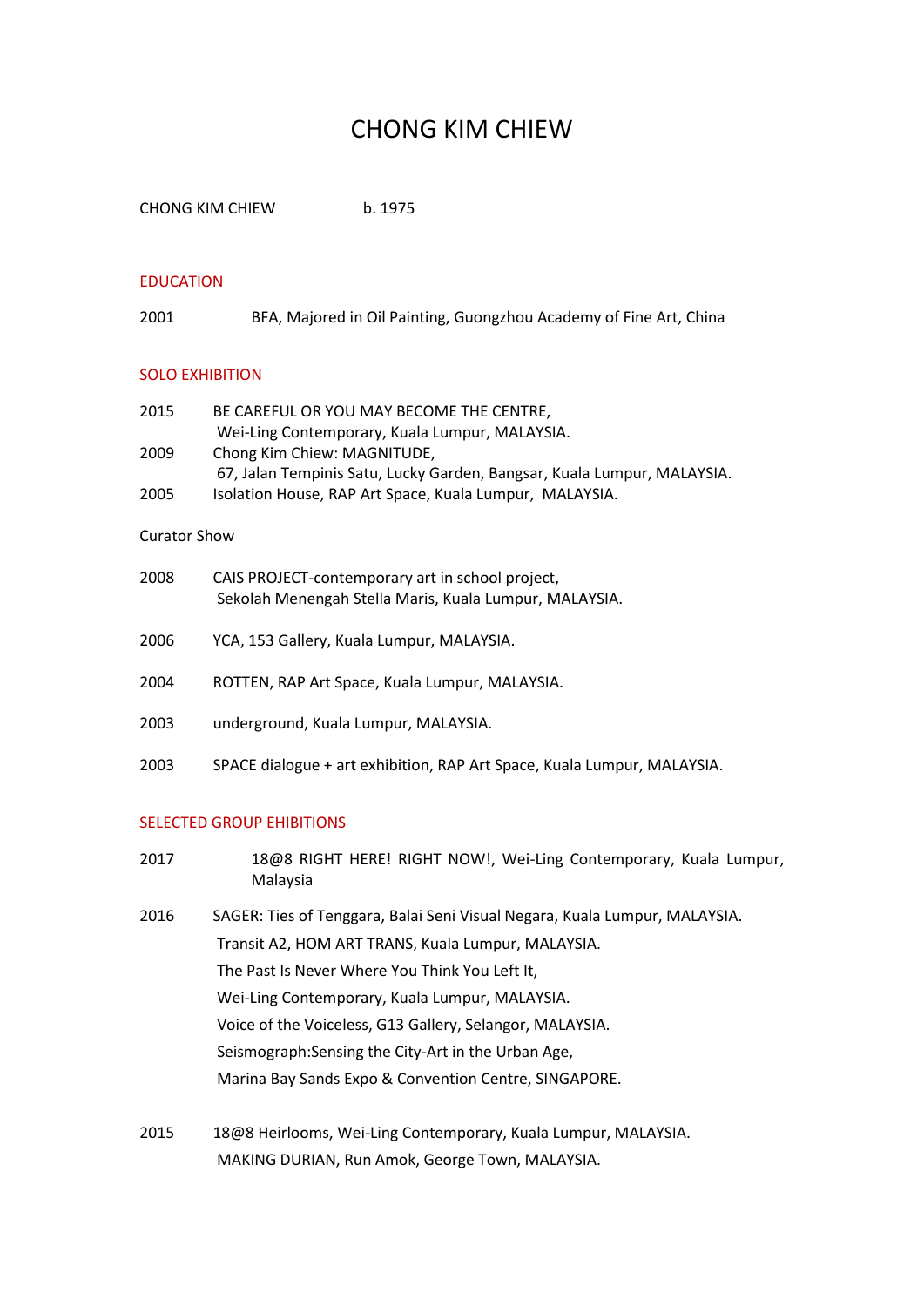Stories of 11 Artworks, HOM ART TRANS, Kuala Lumpur, MALAYSIA. ART TAIPEI 2015,Taipei World Trade Center, Taipei, TAIWAN. More Than Friends:ASEAN 5, Wei-Ling Gallery@Victory Annexe, George Town, MALAYSIA. ARTJOG 8, Taman Budaya, Yogyakarta, INDONESIA. Open Sea, Museum of Contemporary Art, Lyon, FRANCE. Contemporary Propulsion: Influence and Evolution, G13 Gallery, Selangor, MALAYSIA. Remnants From Paths That Wander, Gallery Orange, Bacolod City, Philippines.

2014 Impartial Origins, HOUSE of Frida, Bacolod City, Philippines. 刻舟求劍-Pulau Melayu-Lost and Found, Lostgens' Art Space, Kuala Lumpur, MALAYSIA. Configuration, G13 Gallery, Selangor, MALAYSIA. Malaysian Eye, MAP@PUBLIKA, Kuala Lumpur, MALAYSIA. Young Malaysia Artists New Object(ion) 2, Muzium Negeri Pulau Pinang, George Town, MALAYSIA.

- 2013 TRANSIT A0, HOM ART TRANS, Kuala Lumpur, MALAYSIA. Young Malaysia Artists New Object(ion) 2, Gallery Petronas, Kuala Lumpur, MALAYSIA. M50 SELAMAT HARI MALAYSIA, MAP@PUBLIKA, Kuala Lumpur, MALAYSIA. Figurative Trajectories, G13 Gallery, Selangor, MALAYSIA. DUO:EXILE BOUNDARIES, HOM ART TRANS, Kuala Lumpur, MALAYSIA. Paints For Paintings, Atelier Art Space/Gallery, Selangor, MALAYSIA. BARRICARE Kuala Lumpur 7th Triennial, MAP@PUBLIKA, Kuala Lumpur, MALAYSIA.
- 2012 TRANSIT A4, HOM ART TRANS, Kuala Lumpur, MALAYSIA. Panorama:Recent Art from Contemporary Asia, Singapore Art Museum, SINGAPORE. UNTITILED? #2, Findars, Kuala Lumpur, MALAYSIA. UNTITILED? #1, Findars, Kuala Lumpur, MALAYSIA. SAGE #3 Southeast Asia Art Group Exchange Residency Exhibition, Boston Gallery, Manila, PILIPINAS.
- 2011 In Death Row's Shadow, MCPA Hall, KL & Selangor Chinese Assembly Hall, Kuala Lumpur, MALAYSIA.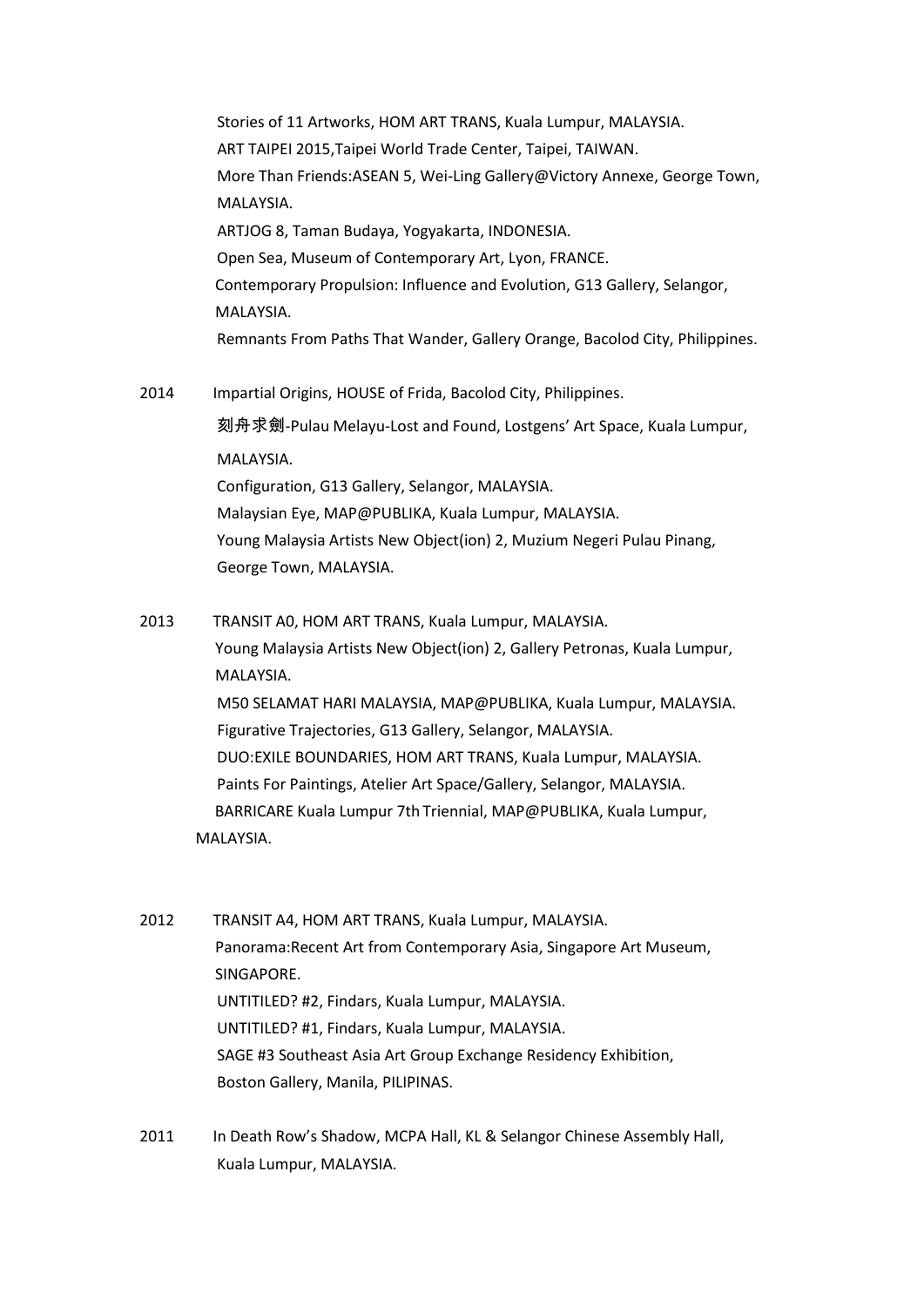SAGE #2 Southeast Asia Art Group Exchange Residency Exhibition, Sangkring Art Project, Yogyakarta, INDONESIA. Visualize, Atelier Art Space/Gallery, Selangor, MALAYSIA. tanah ayer:Malaysia Stories from the Land, Selasar Sunaryo Art Space, Bandung, INDONESIA. SAGE #1 Southeast Asia Art Group Exchange Residency Exhibition, House of Matahati, Kuala Lumpur, MALAYSIA. Horizontal or Vertical, House of Matahati, Kuala Lumpur, MALAYSIA.

2010 Negaraku, Boleh! (My Country, Can!), Evil Empire, SINGAPORE. 3 nd Artriangle group exhibition, National Art Gallery, Kuala Lumpur, MALAYSIA. Campur-Campur, White Box @ MAP, Kuala Lumpur, MALAYSIA . Contemporary Rhetoric, Valentine Willie Fine Art, Kuala Lumpur, MALAYSIA.

2009 Mixed Hanging, Valentine Willie Fine Art, Kuala Lumpur, MALAYSIA. New Malaysia Artist:Our Own Orbit, Tembi Contemporary, Yogyakarta, INDONESIA. Cartographical Lure, Valentine Willie Fine Art, Kuala Lumpur, MALAYSIA. Mix Hang, Valentine Willie Fine Art, Kuala Lumpur, MALAYSIA. History Lessons : Works on Paper, Valentine Willie Fine Art, Kuala Lumpur, MALAYSIA.

2008 Cabinet : Art Around 1 thousand, Valentine Willie Fine Art, Kuala Lumpur, MALAYSIA.

> 2nd Artriangle group exhibibition, Soka Gakkai, Kuala Lumpur, MALAYSIA. Entry Points, 1948 art space, Sri Kembangan, MALAYSIA.

2007 A White House and A Temporary Road, The Annexe Gallery, Kuala Lumpur, MALAYSIA.

2006 YCA, 153 Gallery, Kuala Lumpur, MALAYSIA.

2004 not that balai Festival, Lost Generation Art Space, Kuala Lumpur, MALAYSIA. ROTTEN, RAP Art Space, Kuala Lumpur, MALAYSIA.

2003 underground, Kuala Lumpur, MALAYSIA. SPACE dialogue + art exhibition, RAP Art Space, Kuala Lumpur, MALAYSIA.